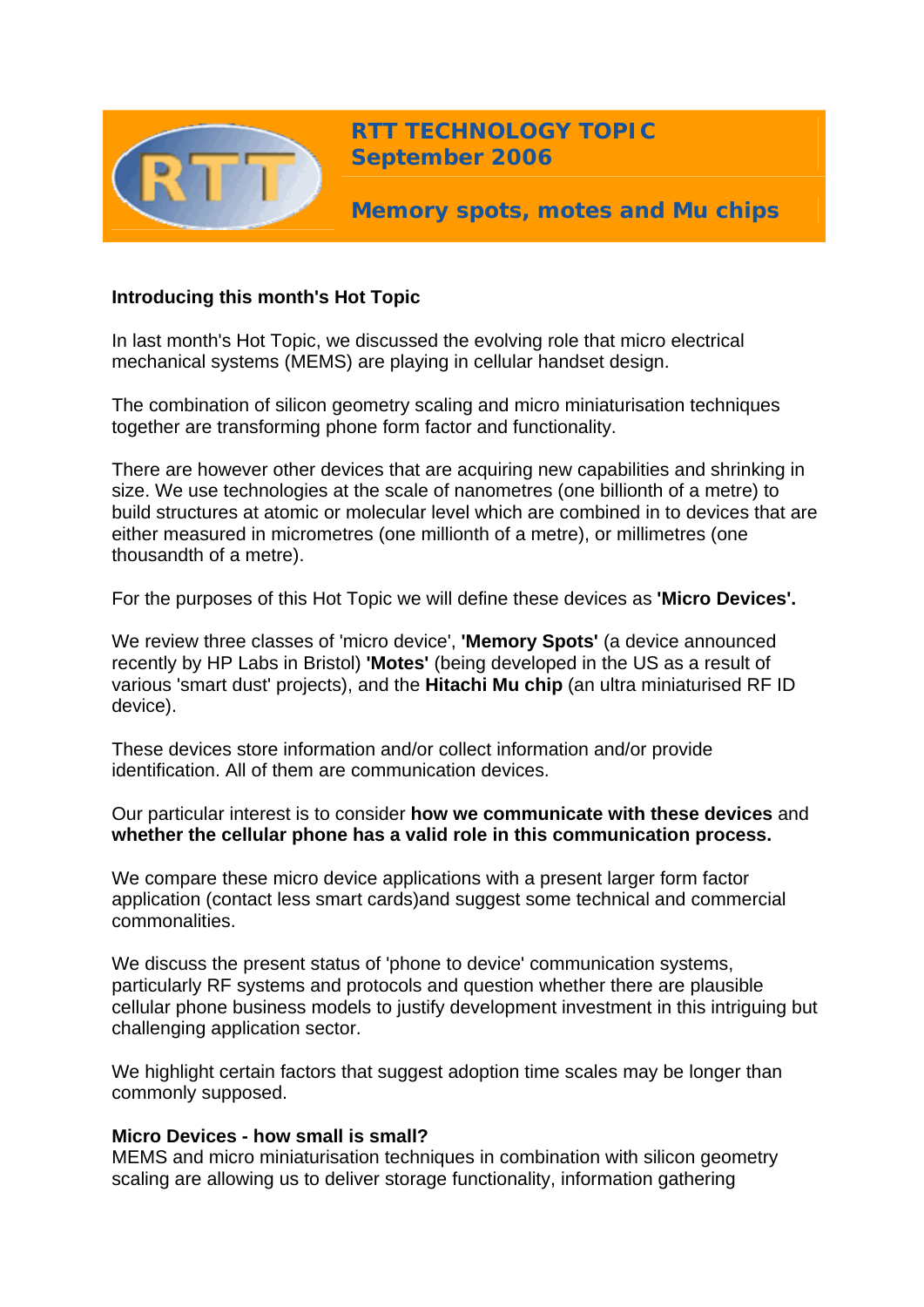functionality, identification and communication capability in increasingly small devices.

The table below lists three form factors ranging from a grain of rice (small) to a grain of sand (very small) to a grain of dust (very very small).

A grain of dust typically has a diameter of a few tens up to 200 or 300 micrometers, hence the term 'micro device'.

Products are available in all three form factors or becoming available within the next two to three years. All three product sectors present distinct communication challenges and (hence) potential communication value opportunities.

| <b>Small</b>                                                                      | <b>Very small</b>                                                                                                               | Very very small                         |
|-----------------------------------------------------------------------------------|---------------------------------------------------------------------------------------------------------------------------------|-----------------------------------------|
| Grain of Rice $<$ 4<br>millimetres                                                | Grain of Sand <2 millimetres                                                                                                    | Grain of Dust <500<br>micrometres       |
| <b>Example Product</b>                                                            |                                                                                                                                 |                                         |
| <b>Memory Spot (HP)</b><br>Labs)                                                  | Motes (Intel web site)                                                                                                          | Mu Chip (Hitachi)                       |
| <b>Information delivery</b><br>device                                             | Information collection device                                                                                                   | <b>Identification device</b><br>(RFID)  |
| 2mm by 4mm including<br>integrated antenna<br>256 kilobit to 4 megabit<br>storage | 1mm by 1mm (mote sized)<br>Typically with sensing capabilities-<br>temperature, light, vibration, acceleration,<br>air pressure | $0.4$ mm by 0.4mm by<br>60 micron       |
|                                                                                   |                                                                                                                                 | $0.15$ mm by $0.15$ mm<br>by 7.5 micron |
| Data transfer rate up to<br>10 M/bits/s                                           | Data transfer rate<br>Device and application dependent                                                                          | Data transfer rate<br>12.5k/bits/s      |
| Distance -close<br>coupled                                                        | Distance - 20 to 30 metres                                                                                                      | Up to 400mm                             |

**Table 1 Micro Device Form Factors and Functionality - three examples**

Both the Memory Spot (HP Labs) and Mu Chip (Hitachi) products are passive, generating power inductively from the interrogating device.

The Memory Spot is a CMOS device with an intended storage capacity of between 256 kilobits and 4 megabits and a claimed transfer rate of 10 megabits per second. The device has a built in antenna and can be embedded on a sheet of paper or any suitably friendly surface. Suggested consumer applications include adding a Memory Chip to photographs or postcards or books to provide an audio (voice or music) or imaging (still and video imaging) or extended text download capability (microdot applications). As such, it can be described as an 'information storage and delivery device'. The public announcement of this device in June this year created substantial interest.

Hitachi's Mu chip is a miniaturised RF tag and fits into the' very very small' category starting with a 0.4 by 0.4 millimetre (400 micrometre) device and going down to a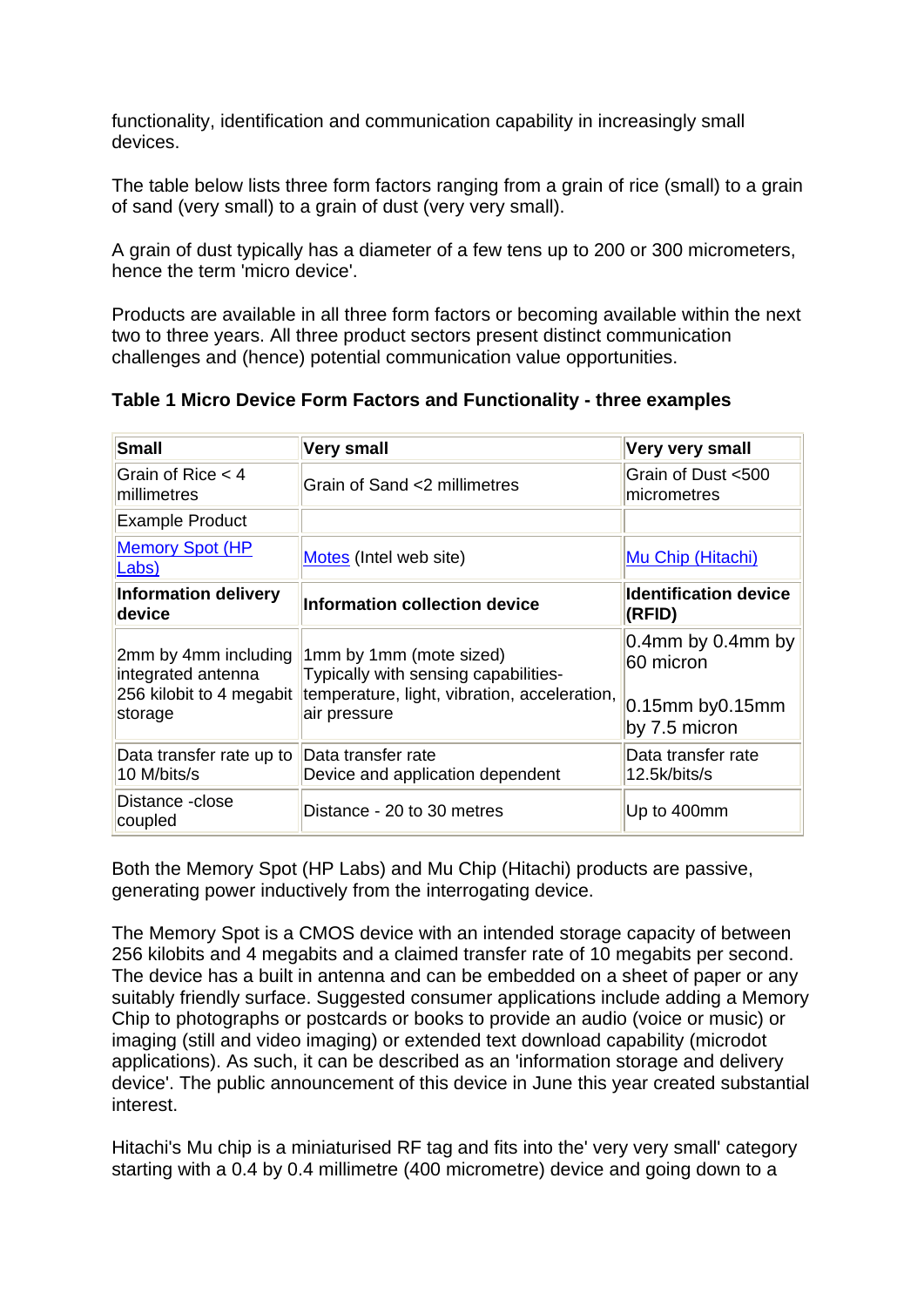0.15 by 0.15 millimetre device with a height profile of 7.5 microns . It is an identification device with a 128 bit address capability. It can function as an RF Bar code or IP address identifier. The devices work at 2.45 GHz and are ASK modulated with a bit rate of 12.5 kbps but need an external antenna (54mm by 1.5mm by 0.22mm) to maximise read distance.

In the middle 'grain of sand' category we have the various 'mote devices' also sometimes described as 'smart dust devices' with their genesis in US projects aimed at realising an autonomous sensing computing and communication system within a cubic millimetre (a 'mote'), though present devices are significantly larger.

The idea of these devices is that they can be scattered across an area and form a self organising network of interconnected interactive objects which are either battery powered, solar powered or vibration powered. Their purpose is primarily to capture information on the physical world, for example temperature, ambient light, vibration, acceleration and air pressure - they are information collection devices.

#### **Questions we want to try and answer**

Do we want or need cellular phones to be able to talk to these micro devices? If so, what are the technology, engineering and business challenges and opportunities?

#### **Contact Less Smart Cards at 13.56 MHz- a technology, engineering and business model?**

A starting point is to look at a (larger) device that we already talk to, the contact less smart card, and see what lessons we might learn.

Contact less smart cards are similar to the Memory Spot in that they are typically close coupled applications in which the two devices (the reader and the smart card) are either touching or within a few millimetres of each other. This is 'Near Field Communication'.

There is an international standard ISO14443 for contact less smart cards also known as RF tags, operating at 13.56 MHz, close to the GSM clock reference at 13 MHz. (an advantage and/or disadvantage). The devices are ASK or BPSK modulated, either passive (load modulation) or active with a range from 0 to 200 millimetres.

A vendor forum exists to promote the standard with support from Master Card, Visa International, Microsoft, Nokia, NEC, Panasonic, Renesas, Philips, Samsung, Sony, TI and (more recently) HP.

There are 4 types of Contact Less Smart Card (tag) categories determined by memory footprint and transfer speed detailed in the table below

### **Table 2 Contact less Smart Cards**

| <sup>⊣</sup> Tag type |            |          |             |                   |
|-----------------------|------------|----------|-------------|-------------------|
| <b>Memory</b>         | 1KB        | 2KB      | 1MB         | 164 KB            |
| Data rate             | $106$ kbps | ™106kbps | $ 212$ kbps | $106$ to 424 kbps |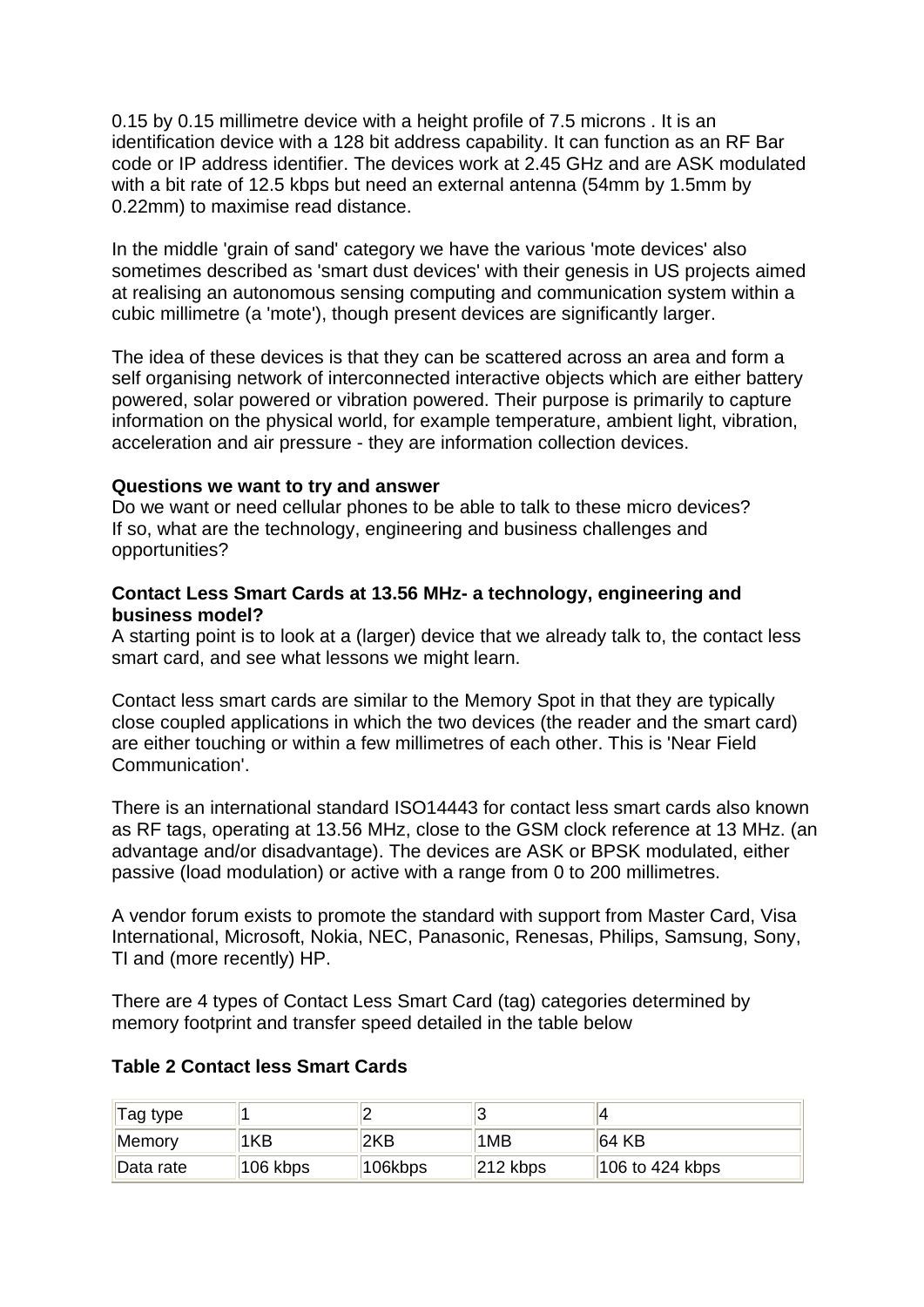In the UK, every time you use [a London Underground Oyster Card,](http://www.tfl.gov.uk/tfl/press-centre/image-gallery/images/rez-low/l-oyster-card-2.jpg) the 13.56 MHz transmitter in the oyster terminal device at the turnstile is irradiating your 'smart' oyster card with RF energy, your oyster card then uses this energy to transmit your ID back to the device.

There are no compelling technical reasons why this function cannot be included as a mobile phone function. It could be passive or active and unidirectional or bi directional. If bi directional, the [phone could read information stored at the turnstile](http://www.tfl.gov.uk/tfl/press-centre/image-gallery/images/rez-low/l-wireless-travel-information.jpg)  (timetables, delays, special travel offers).

The point to make is that the purpose of the technology and engineering used in the oyster card is to facilitate a commercial transaction. The technology and engineering issues are relatively straightforward to address, the commercial issues are arguably more complex.

In practice we still use dedicated smart cards not cellular phones to access these systems. This is because we do not have NFC transponders as a standard item in phones. The reason we do not have NFC transponders as standard items in phones is that it adds cost and the associated value model depends on having commercial agreements in place which require cross industry consensus and therefore take time to negotiate. Nokia's promotion of ['service discovery'](http://www.nokia.com/link?cid=EDITORIAL_4793) in addition to ticketing and electronic purse applications (Master Card and Visa's involvement in the vendor group) may help market adoption.

### **Contact less Smart Cards and Memory Spots** - **uni-directional and bi directional value**

The Memory Spot in some ways represents a development of the Contact Less Smart card business model but with the focus on information transfer rather than transaction facilitation. This implies a need for higher data rates (at 2.4 GHz) than those available using NFC (at 13 MHz).

Although the Memory Spot is a contact less smart memory information dispensing device, the provision of information and transactional value are closely related. Reading about things prompts us to buy things.

This comes down to the simple principle that a unidirectional exchange has a certain value. Uploading our ID to a turnstile has convenience value, reading a Memory Spot has interest and information value. If the exchange can be made bi directional then the value increases.

#### **Contact less Smart Cards, RF ID and Memory Spots**

Our second micro device example, the Hitachi Mu chip, is intended to function as an RF bar code and or RF ID device. RF bar codes offer some advantages over conventional bar codes, for example non line of sight and multiple read capability and additional address bandwidth to support electronic product codes rather than standard (universal) product codes. They are also beginning to be used in [passport](http://www.infineon.com/cgi-bin/ifx/portal/ep/contentView.do?channelId=-65777&prgId=&yearId=-79914&contentId=195153&programId=57426&pageTypeId=17226&contentType=NEWS&endIndex=5&quarterId=-87192&startIndex=0&paging=next&searchString=&channelPage=%2Fep%2Fchannel%2FnewsChannel.jsp)  [systems.](http://www.infineon.com/cgi-bin/ifx/portal/ep/contentView.do?channelId=-65777&prgId=&yearId=-79914&contentId=195153&programId=57426&pageTypeId=17226&contentType=NEWS&endIndex=5&quarterId=-87192&startIndex=0&paging=next&searchString=&channelPage=%2Fep%2Fchannel%2FnewsChannel.jsp) The downside for consumer and retail applications has been their expense though the cost in volume is now less than 20 cents.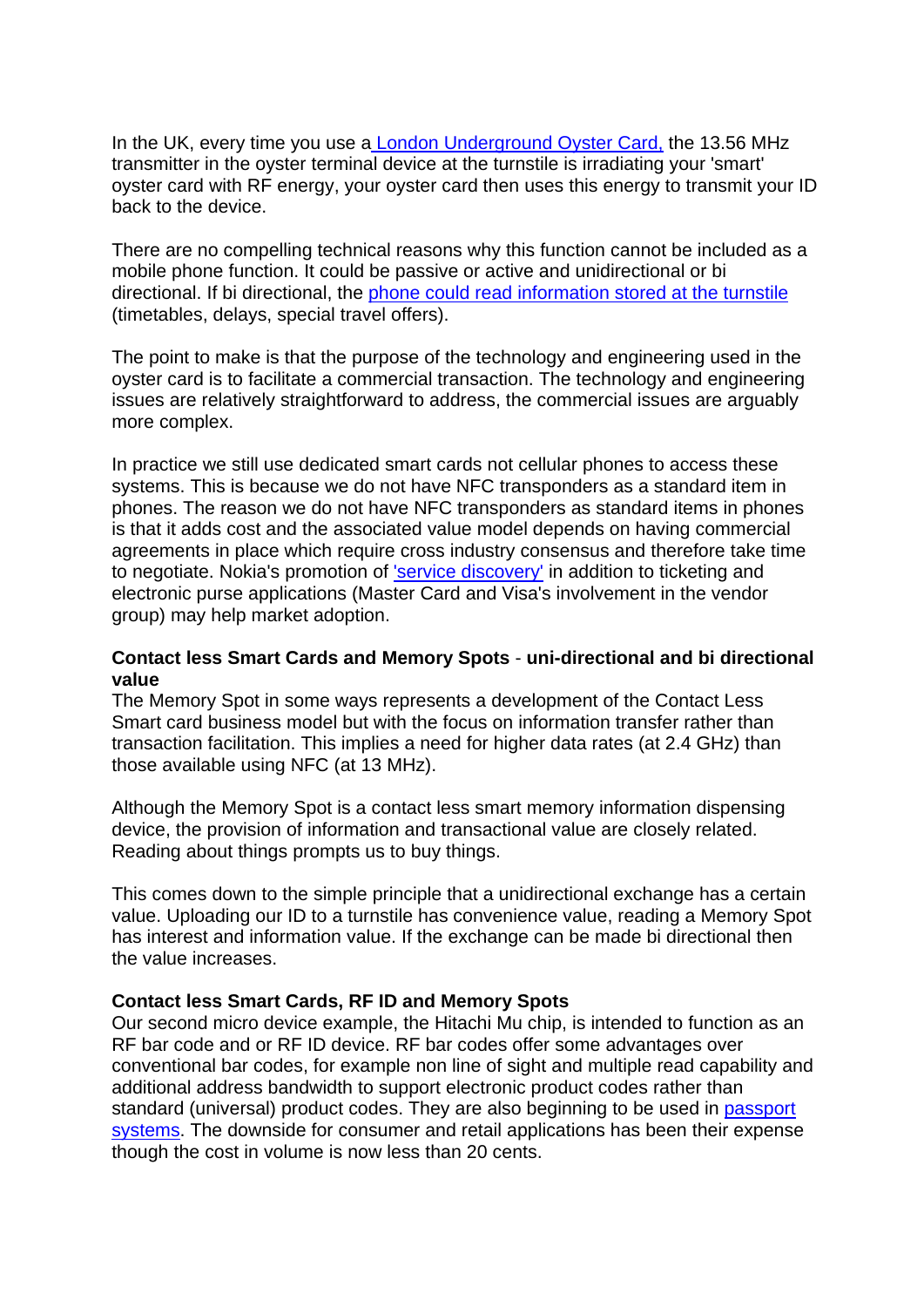Traditional printed label bar codes however are effectively zero cost and have benefited from years of intensive investment in optical scanning techniques.

RF ID tags also have competition from other offerings such as [long wave magnetic](http://www.rfidjournal.com/article/articleview/2436/)  [systems](http://www.rfidjournal.com/article/articleview/2436/) operating at wavelengths below 450 KHz. These system options have their own standard (IEEE P1902 Standard for Long Wavelength Wireless Network Protocol) and some application advantages, for example the ability to work underwater and/or underground.

As with RF tags, magnetic tags can be active or passive. The active devices have a claimed life of 10 years or more from a (coin sized) lithium battery. Read rates are typically between 300 and 9600 bits/s.

RF ID tags and long wave magnetic tags both have sufficient address bandwidth to support IPV4 or IPV6 addresses. This suggests a shift in functionality beyond present 'visibility network' or 'visible asset' applications to a broader application base in which wireless interrogation of an RFID prompts the interrogating device to access a web page.

To place this in the context of our Oyster card and Memory Spot examples, we do not necessarily need to download information from an embedded device other than an IP address which is then used to access information from a supporting web site.

## **Contact less Smart Cards, RF ID, Memory Spot and Mote (Smart Dust) applications**

Our third micro device example, mote sized Smart Dust devices, seem very different. These devices are intended to be deployed as self configuring ad hoc networks that interact with each other. These devices can potentially all have IP addresses and can be a part of a sensing and surveillance network. They combine local storage capability, intelligence and communications capability.

The relevance of these networks to cellular phones may seem tenuous. However the protocols for ad hoc networking are well established and already deployed in a number of two way radio system solutions so the concept of cellular phones interacting with these devices is at least plausible.

### **The cellular phone as a bridge between multiple devices and other network based information**

The logic of using a cellular phone in any or all of the above applications is that the cellular phone provides a bridge to the outside world. Advantageously of course this is a toll bridge with an efficient and robust revenue capture (billing) capability including pre and post payment collection.

The technical challenge of using a cellular phone is that we need to support additional wireless systems and protocols which add cost and complexity to an already over loaded product platform.

### **Multiple RF options**

Frequencies used presently include long wave (below 500 KHz), 1.95, 3.25, 4.75 and 8.2MHz (typically used for anti shop lifting tags in retail stores), Near Field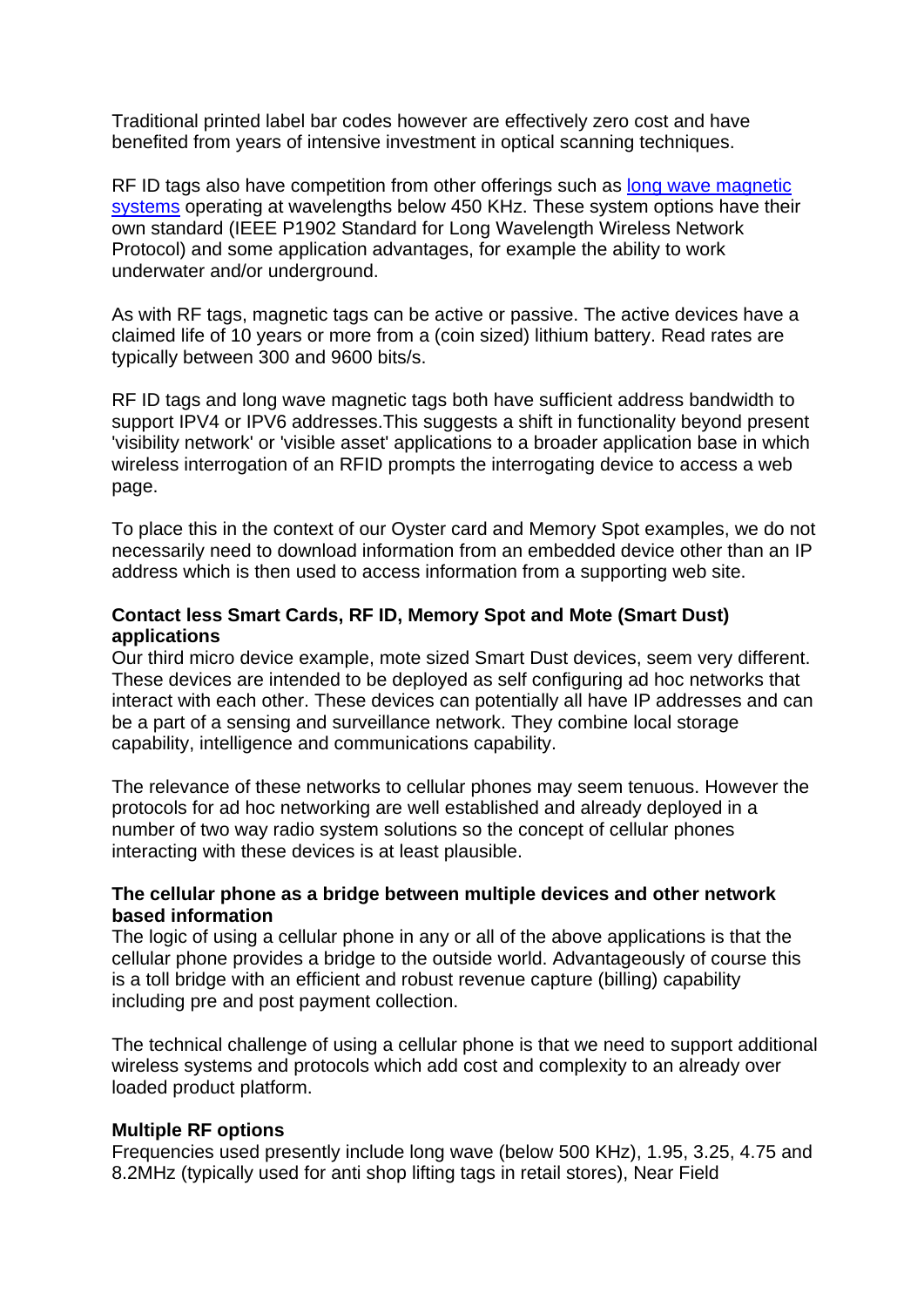Communication in the 13 MHz ISM (Industrial Scientific Medical) band, the 27 MHz ISM band, the 430 to 460 MHz ISM band available in Region 1(Europe and Africa), the 902-916 MHz band available in Region 2(North and South America), the 918 to 926 MHz band used for RF ID in Australia, the 2.35 to 2.45 GHz ISM band, a possible band at 5.4 to 6.8 GHz and/or the use of Ultra Wide Band systems between 3 and 10 GHz.

UWB is potentially appealing in that there is a very scalable relationship between bit range and range (low bit rate/long range, high bit rate/short range). The frequency band (up to 10 GHz) is also useful for micro device form factors. However the multi band OFDM now proposed for UWB would be hard (potentially over complex) to implement in a micro transceiver.

There is some regulatory consensus that there should be three internationally agreed universal allocations for device to device communication, a low frequency allocation at 125 kHz, the NFC allocation at 13.56 MHz and the 2.45 GHz allocation. Early agreement on this would be useful.

These devices need to co exist with the other radio systems within the phone including wide area cellular and local area (Bluetooth and WiFi) and receive only functions such as GPS or DVB/DAB.

#### **Multiple Protocol Stacks**

Standardized radio protocol stacks include **[Bluetooth](http://www.bluetooth.com/bluetooth/)** (optimized for throughput) and [ZigBee](http://www.zigbee.org/en/index.asp) (optimized for low power consumption), both of which have well developed vendor support. There are additionally operating systems optimized for low power consumption such as [Tiny O/S](http://www.tinyos.net/) and a range of specialized proprietary offerings.

#### **Adoption time scales - bar codes as an example**

Contact less smart cards and each of the micro device options referenced in this article (HP Memory Spot, Smart Dust Motes and micro RFID) all offer intriguing and potentially compelling cellular phone device and system level integration opportunities.

They are technically feasible and supported by radio standards and protocol stacks which are becoming relatively mature. The devices do not necessarily need to reduce in size but will increase in functionality and reduce in cost thus broadening their application profile. However business models may take longer to evolve than might be expected. Traditional bar codes provide an example.

The beginning of bar codes as we know them today can be traced back to a patent for 'a Classifying Apparatus and Method' filed in 1949 by Bernard Silver and Norman Woodland. Silver and Woodland were graduates at the Drexel Institute of Technology and were responding to a local food store's request for an automated method of reading product information.

It took twenty five years for the idea to evolve and for standards to be agreed, mostly getting agreement on the Universal Grocery Products Identification Code which evolved into the Universal Product Code. The first UPC scanner was installed in a supermarket in Ohio in 1974. The first product to have a bar code was a packet of